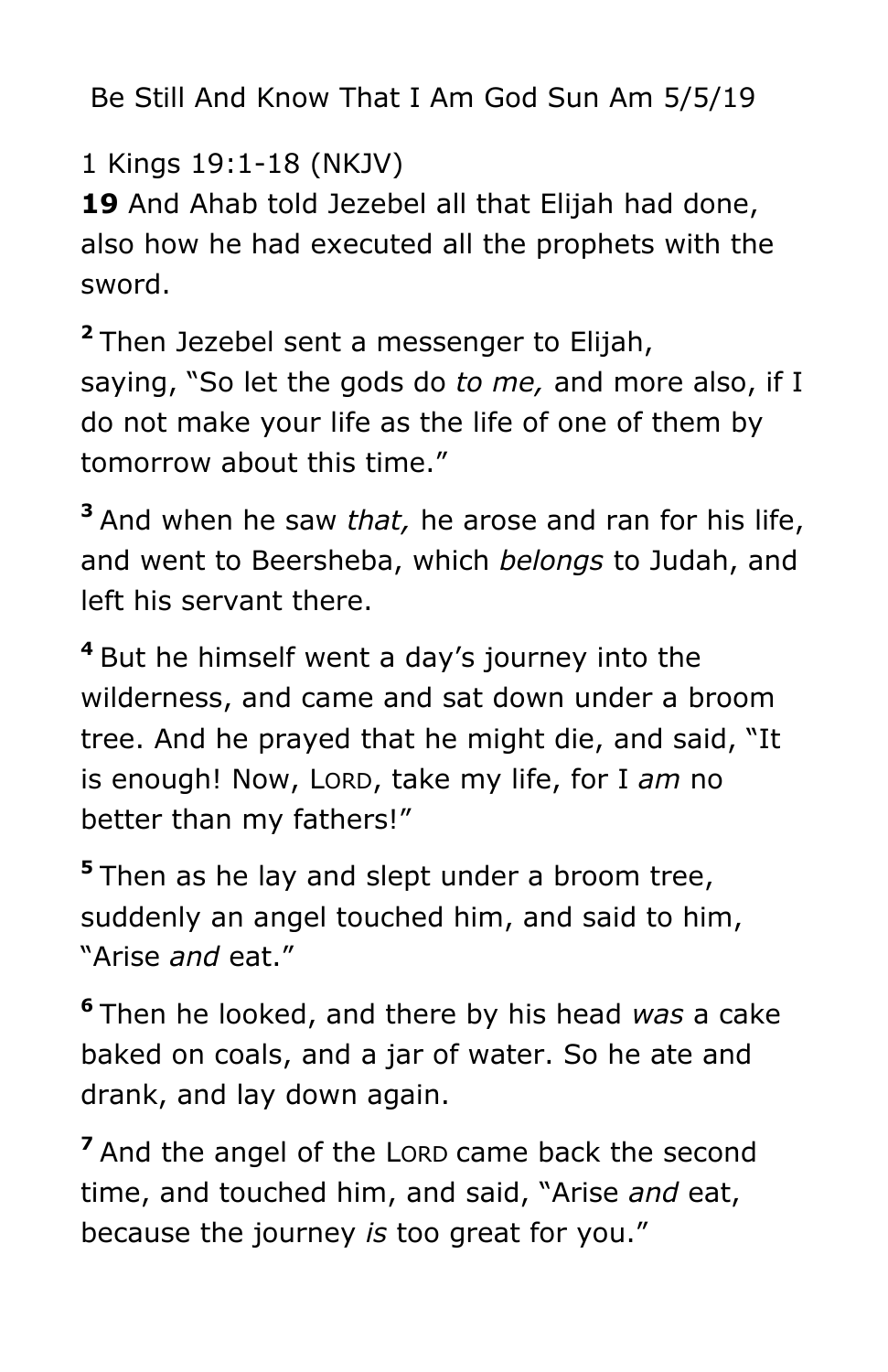**<sup>8</sup>** So he arose, and ate and drank; and he went in the strength of that food forty days and forty nights as far as Horeb, the mountain of God.

**<sup>9</sup>** And there he went into a cave, and spent the night in that place; and behold, the word of the LORD *came* to him, and He said to him, "What are you doing here, Elijah?"

**<sup>10</sup>** So he said, "I have been very zealous for the LORD God of hosts; for the children of Israel have forsaken Your covenant, torn down Your altars, and killed Your prophets with the sword. I alone am left; and they seek to take my life."

**<sup>11</sup>** Then He said, "Go out, and stand on the mountain before the LORD." And behold, the LORD passed by, and a great and strong wind tore into the mountains and broke the rocks in pieces before the LORD, *but* the LORD *was* not in the wind; and after the wind an earthquake, *but* the LORD *was* not in the earthquake;

**<sup>12</sup>** and after the earthquake a fire, *but* 

the LORD *was* not in the fire; and after the fire a still small voice.

**<sup>13</sup>** So it was, when Elijah heard *it,* that he wrapped his face in his mantle and went out and stood in the entrance of the cave. Suddenly a voice *came* to him, and said, "What are you doing here, Elijah?"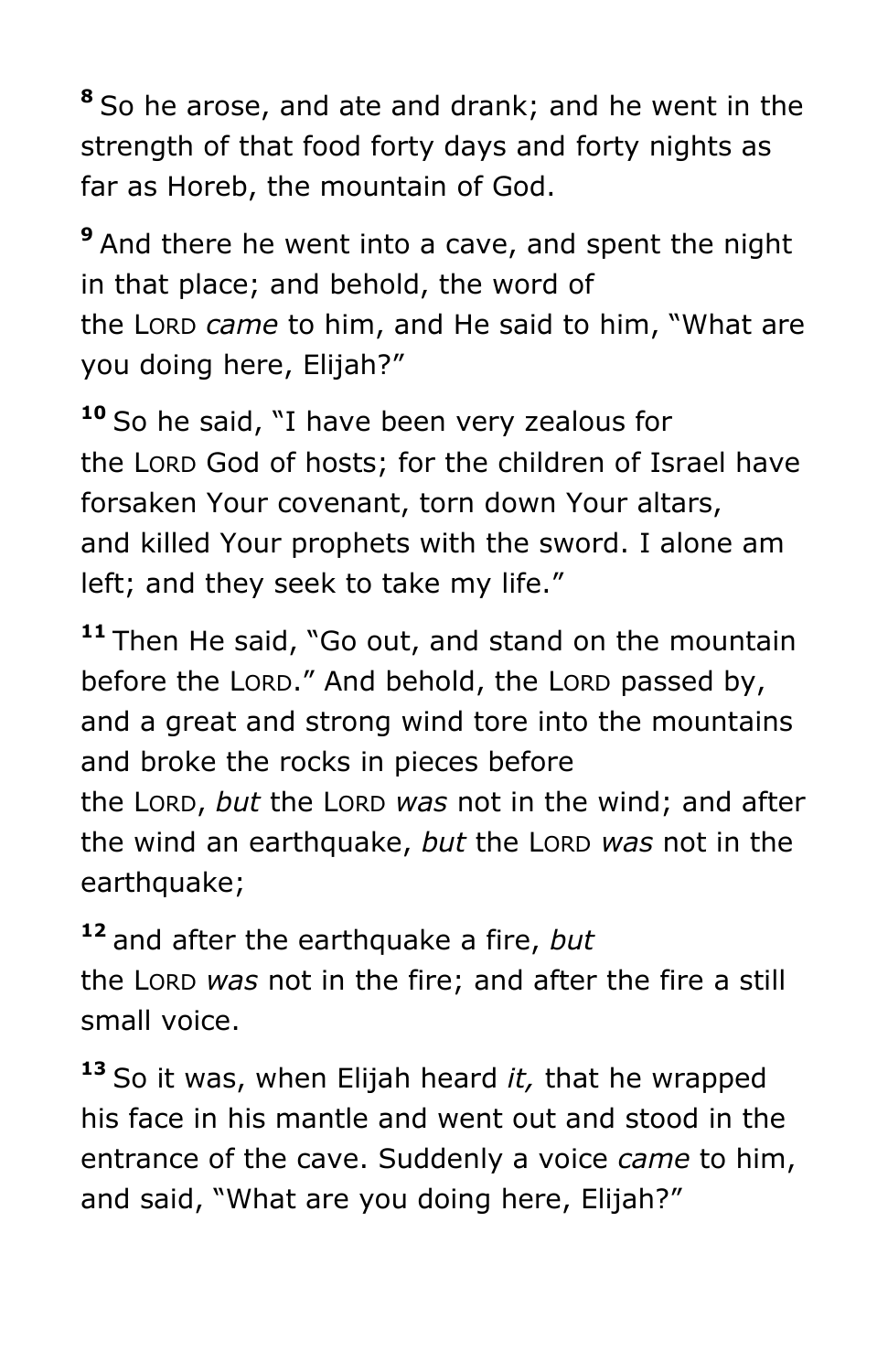**<sup>14</sup>** And he said, "I have been very zealous for the LORD God of hosts; because the children of Israel have forsaken Your covenant, torn down Your altars, and killed Your prophets with the sword. I alone am left; and they seek to take my life."

**<sup>15</sup>** Then the LORD said to him: "Go, return on your way to the Wilderness of Damascus; and when you arrive, anoint Hazael *as* king over Syria.

**<sup>16</sup>** Also you shall anoint Jehu the son of Nimshi *as* king over Israel. And Elisha the son of Shaphat of Abel Meholah you shall anoint *as* prophet in your place.

**<sup>17</sup>** It shall be *that* whoever escapes the sword of Hazael, Jehu will kill; and whoever escapes the sword of Jehu, Elisha will kill.

**<sup>18</sup>** Yet I have reserved seven thousand in Israel, all whose knees have not bowed to Baal, and every mouth that has not kissed him."

 *Tired of running, Elijah was weary of life, so he prayed for Jehovah to take his life away. As strange as it may seem God still has not permitted him to die even until now. He is now over 2500 years old and is still alive in his mortal body.*

Luke 10:18-19 (NKJV)

**<sup>18</sup>** And He said to them, "I saw Satan fall like lightning from heaven.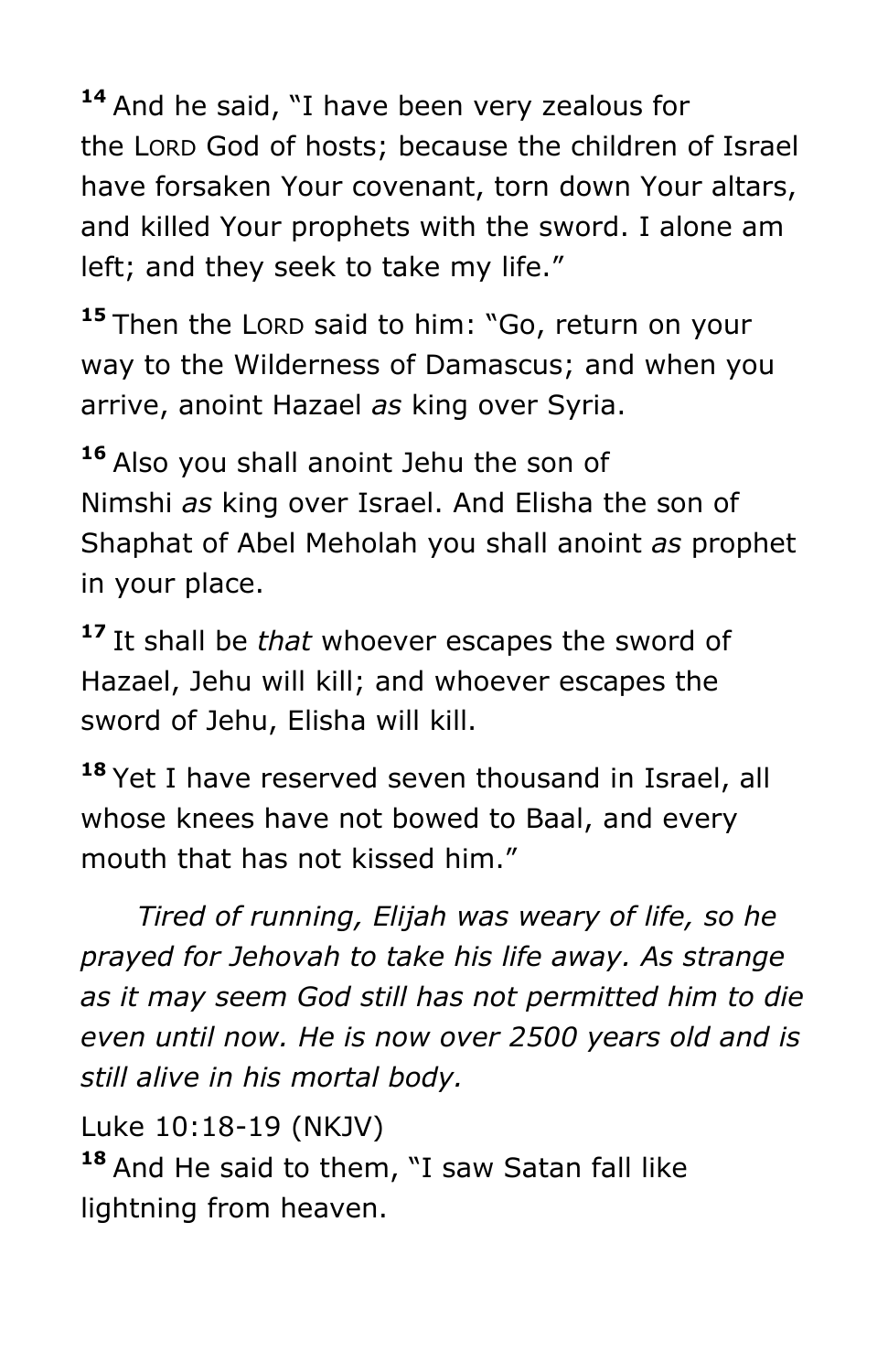**<sup>19</sup>** Behold, I give you the authority to trample on serpents and scorpions, and over all the power of the enemy, and nothing shall by any means hurt you.

# 2 Kings 6:11-18 (NKJV)

**<sup>11</sup>** Therefore the heart of the king of Syria was greatly troubled by this thing; and he called his servants and said to them, "Will you not show me which of us *is* for the king of Israel?" **<sup>12</sup>** And one of his servants said, "None, my lord, O king; but Elisha, the prophet who *is* in Israel, tells the king of Israel the words that you speak in your bedroom."

**<sup>13</sup>** So he said, "Go and see where he *is,* that I may send and get him." And it was told him, saying, "Surely *he is* in Dothan."

**<sup>14</sup>** Therefore he sent horses and chariots and a great army there, and they came by night and surrounded the city. **<sup>15</sup>** And when the servant of the man of God arose early and went out, there was an army, surrounding the city with horses and chariots. And his servant said to him, "Alas, my master! What shall we do?"

**<sup>16</sup>** So he answered, "Do not fear, for those who *are* with us *are* more than those who *are* with them." **<sup>17</sup>** And Elisha prayed, and said, "LORD, I pray, open his eyes that he may see." Then the LORD opened the eyes of the young man, and he saw. And behold, the mountain *was* full of horses and chariots of fire all around Elisha.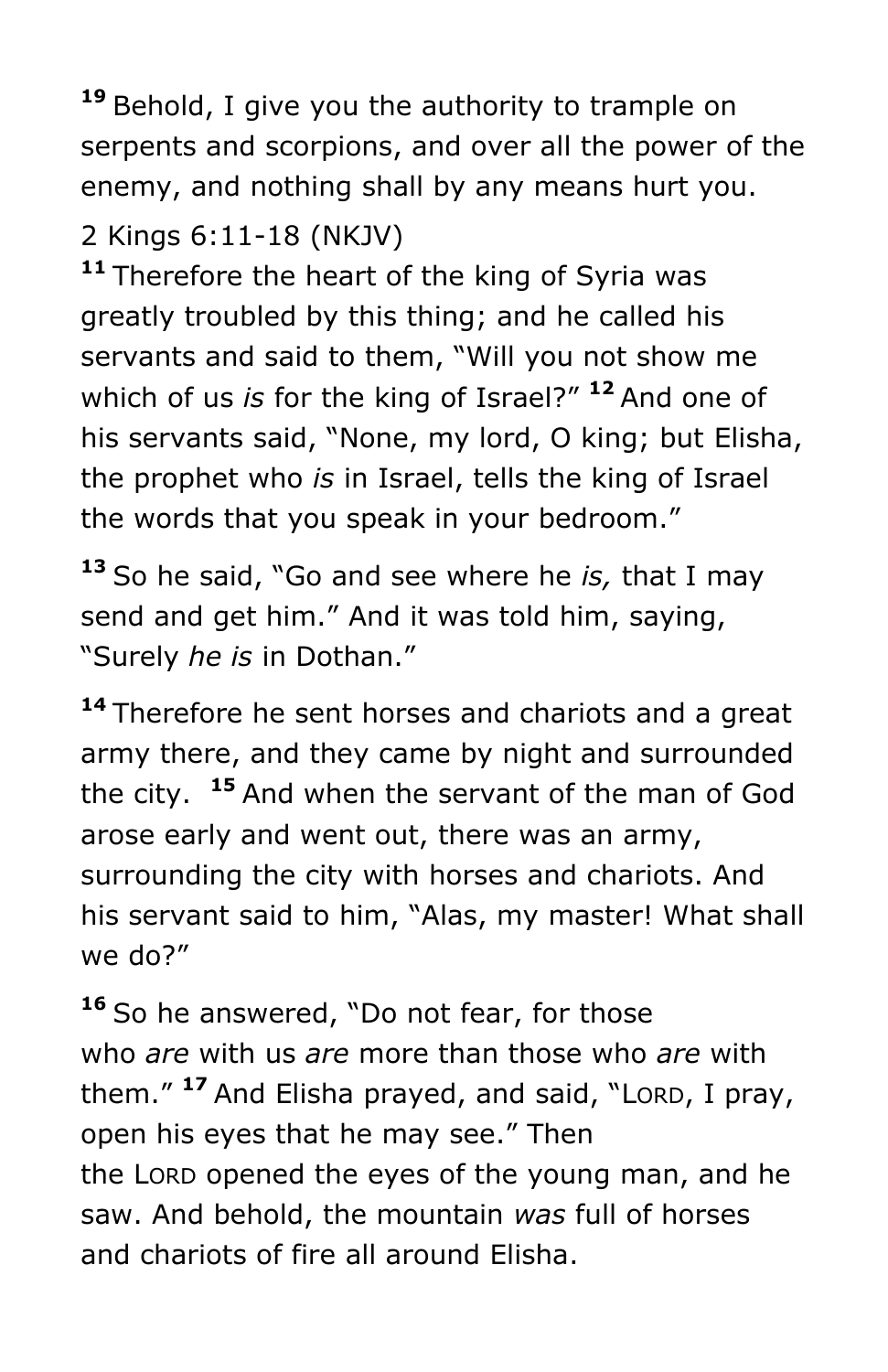**<sup>18</sup>** So when *the Syrians* came down to him, Elisha prayed to the LORD, and said, "Strike this people, I pray, with blindness." And He struck them with blindness according to the word of Elisha.

# Matthew 5:45 (NKJV)

**<sup>45</sup>** that you may be sons of your Father in heaven; for He makes His sun rise on the evil and on the good, and sends rain on the just and on the unjust.

## 1 Peter 4:12-13 (NKJV)

**<sup>12</sup>** Beloved, do not think it strange concerning the fiery trial which is to try you, as though some strange thing happened to you;

**<sup>13</sup>** but rejoice to the extent that you partake of Christ's sufferings, that when His glory is revealed, you may also be glad with exceeding joy.

## 1 Peter 5:10 (NKJV)

**<sup>10</sup>** But may the God of all grace, who called us to His eternal glory by Christ Jesus, after you have suffered a while, perfect, establish, strengthen, and settle *you.*

### James 1:12 (NKJV)

**<sup>12</sup>** Blessed *is* the man who endures temptation; for when he has been approved, he will receive the crown of life which the Lord has promised to those who love Him.